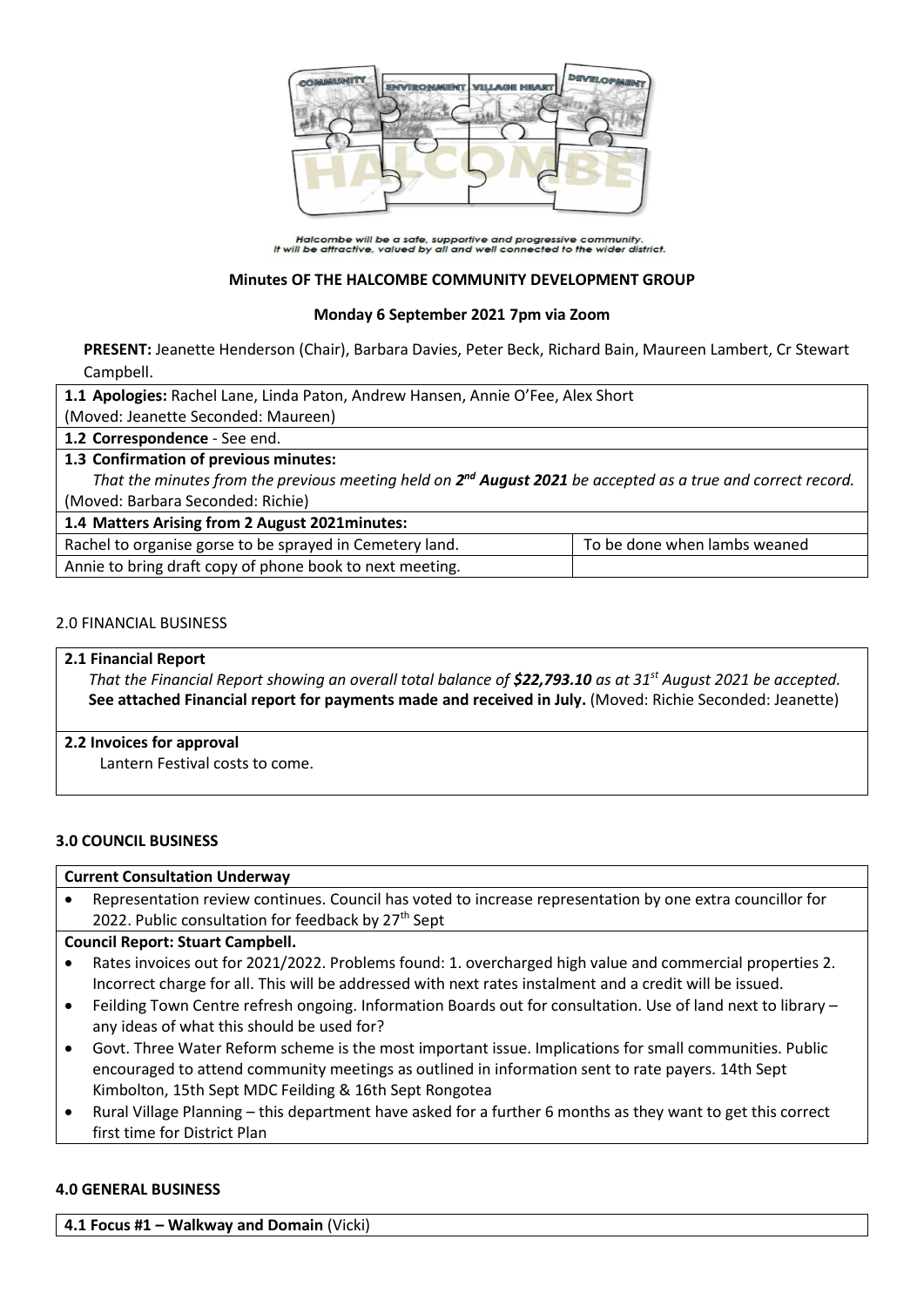| Richie & Peter have installed reflective markers. |
|---------------------------------------------------|
|---------------------------------------------------|

| 4.2 Focus #2 $-$ Hall (Maureen) |                                                                          |                   |  |  |
|---------------------------------|--------------------------------------------------------------------------|-------------------|--|--|
|                                 | <b>Usage - August</b>                                                    |                   |  |  |
|                                 | Bookings cancelled because of COVID                                      |                   |  |  |
|                                 | <b>Bookings for September</b>                                            |                   |  |  |
|                                 | Gospel group booked for every Sunday in September / October              |                   |  |  |
|                                 | HCT AGM 28 Sept                                                          |                   |  |  |
|                                 | SHRWS AGM 28 October                                                     |                   |  |  |
|                                 | <b>Discussion/Activity</b>                                               |                   |  |  |
|                                 | Roof still leaking but Maureen to organise sealing of holes with Peter & | Maureen to liaise |  |  |
|                                 | Richie                                                                   |                   |  |  |

| 4.3 Focus #3 - Cenotaph & Recreational Area (Rachel/Maureen)                                                                                                                                                                                                |  |  |
|-------------------------------------------------------------------------------------------------------------------------------------------------------------------------------------------------------------------------------------------------------------|--|--|
| <b>History boards</b>                                                                                                                                                                                                                                       |  |  |
| Railway Board layout returned from Council web designer. Maureen &<br>Kirsten have revamped & will present at October meeting<br>Kirsten has made a new page on the Halcombe Community website<br>under 'Our Community' 'Halcombe History'- History of Rail |  |  |
| Picnic tables.<br>Tables now ready, waiting for Council to install after Covid levels drop                                                                                                                                                                  |  |  |

## **4.3 Subprojects**

| <b>Roading</b> (Richie) |                                                                      |  |                        |  |  |
|-------------------------|----------------------------------------------------------------------|--|------------------------|--|--|
|                         | Richie expressed concern over condition of gravel roads and state of |  | <b>Contact Council</b> |  |  |
|                         | the road signs. These are all out of alignment                       |  |                        |  |  |
|                         | Crossing: Matt Williams was not aware of the new section fence line  |  |                        |  |  |
|                         | on Mt Biggs. He doubts that the change would affect the design       |  |                        |  |  |

| Community get-togethers |                         |  |
|-------------------------|-------------------------|--|
|                         | Nothing<br>report.<br>w |  |

| <b>Cemetery Land (Rachel)</b> |                                                          |  |                                  |  |
|-------------------------------|----------------------------------------------------------|--|----------------------------------|--|
|                               | Lambing finished with 3 ewe deaths.                      |  | Is this loss an acceptable       |  |
|                               | Left with 31 ewes                                        |  | number for the size of the herd? |  |
|                               | Rachel to mouth to devise how many replacements required |  | If not, do we need to            |  |
|                               |                                                          |  | investigate?                     |  |

| <b>Entrance/Welcome signs(Richie)</b>                                                                                                                                                                                                           |  |                                                          |  |  |
|-------------------------------------------------------------------------------------------------------------------------------------------------------------------------------------------------------------------------------------------------|--|----------------------------------------------------------|--|--|
| Halcombe Welcome sign needs repairing and strengthening as they<br>have come apart in the wind, also posts need resetting. Can Halcombe<br>repair as they are on the side of the road?<br>Richie to organise placing of rocks after sign fixed. |  | Jeanette to contact Council to<br>see who is responsible |  |  |

| <b>Phone books</b> (Annie) |                                                                     |  |                               |  |
|----------------------------|---------------------------------------------------------------------|--|-------------------------------|--|
|                            | Proof to be presented at October meeting.                           |  | Proof from printer            |  |
|                            | Jeannette has asked Annie to send through the Welcome blurb for the |  | Annie to send 'Welcome' intro |  |
|                            | front of the phone book so that we can all review.                  |  | for the Phone book            |  |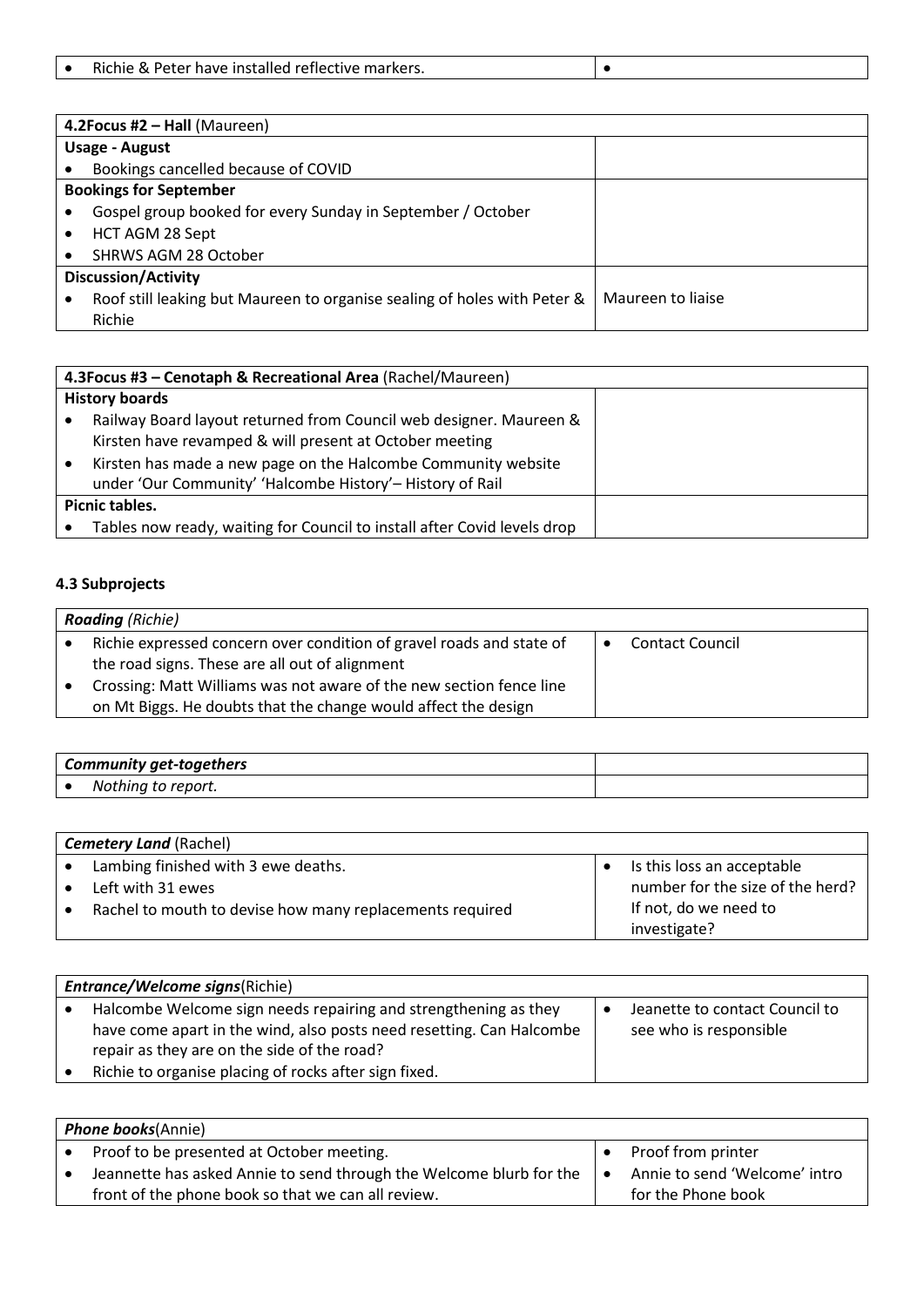# **4.5 Other General Business**

| <b>Water Scheme</b>             | SHRWS are aware of the Three<br>Water Reforms.<br>Mike Banner Chair<br>AGM Thursday 28 <sup>th</sup> October at<br>7pm in the hall | Jeannette to contact Mike<br>$\bullet$ |
|---------------------------------|------------------------------------------------------------------------------------------------------------------------------------|----------------------------------------|
| <b>Recycling</b>                | All good.                                                                                                                          |                                        |
| <b>Halcombe Community Trust</b> | AGM Tuesday 28 September 7pm in                                                                                                    |                                        |
|                                 | the hall                                                                                                                           |                                        |
| <b>Halcombe Community Fund</b>  | No update.                                                                                                                         |                                        |

# **5.0 COMMUNITY COMMUNICATIONS**

# **6.0 OTHER ITEMS**

|           | Annual Plan 2022/2023 - pre consultation is underway. Lists of<br>requirements for 22/23 should be presented. Approve items can be<br>brought forward if we believe that they are more urgent and make a<br>better case for. E.g. Hall re-roof. This has been approved for 23/24 but<br>really needs to be completed sooner in 22/23 |                                                                                                        |
|-----------|--------------------------------------------------------------------------------------------------------------------------------------------------------------------------------------------------------------------------------------------------------------------------------------------------------------------------------------|--------------------------------------------------------------------------------------------------------|
|           | Maureen requested to see plans for upgraded hall roof.                                                                                                                                                                                                                                                                               | Stuart has agreed to investigate<br>the work plan and the \$\$<br>involved                             |
| $\bullet$ | Govt Three Waters Reform the most pressing issue. To be noted on<br>Community page and people encouraged to attend meetings and<br>make submissions.                                                                                                                                                                                 | HCDG to make submission on<br>behalf of community, but<br>encourage individuals to make<br>submissions |
|           | Keep NZ Beautiful postponed to October.                                                                                                                                                                                                                                                                                              | Community to be notified via<br>Face book and encouraged to<br>join in to keep their roadside<br>clean |
|           | Good Egg: Organised by Farmers' Market. Community to nominate a<br>"good Egg" who will receive products from the Market.                                                                                                                                                                                                             | Community can nominate a<br>Good Egg from their community                                              |
|           | Transport Survey; Sent out to community by email.                                                                                                                                                                                                                                                                                    | Remind community to complete<br>the survey                                                             |
| $\bullet$ | St Johns Feilding: St Johns offered to install/move so that defribulator<br>is accessible to community 24/7 through 111.<br>Best location suggestions: hall, pub. Fire station, School?                                                                                                                                              | Jeanette to enquire from Robbie<br>as to where defribulator is<br>presently kept.                      |